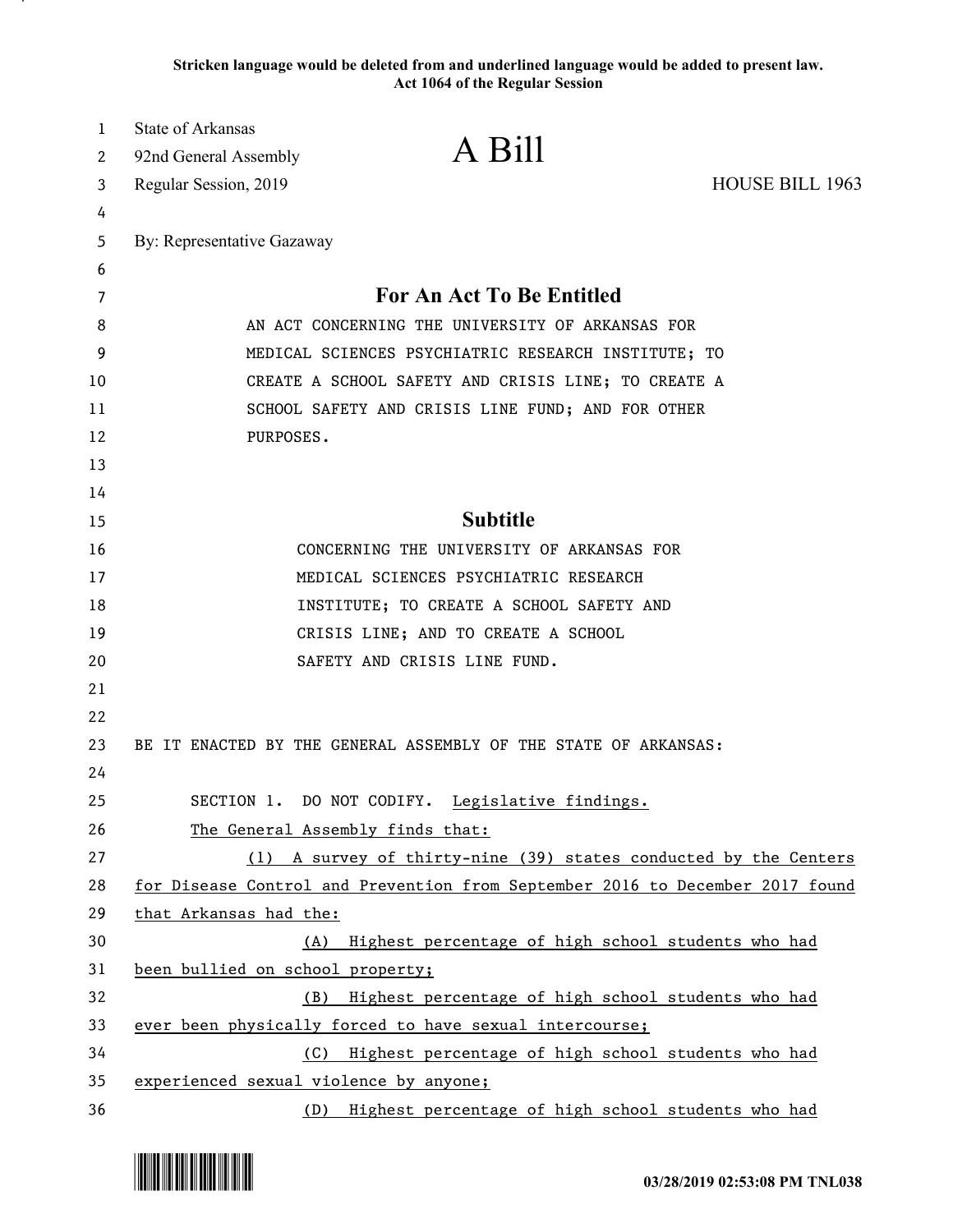| 1  | experienced physical dating violence;                                         |
|----|-------------------------------------------------------------------------------|
| 2  | (E) Highest percentage of high school students who had                        |
| 3  | felt sad or hopeless;                                                         |
| 4  | Highest percentage of high school students who had<br>(F)                     |
| 5  | seriously considered attempting suicide;                                      |
| 6  | Highest percentage of high school students who had<br>(G)                     |
| 7  | made a plan about how they would attempt suicide;                             |
| 8  | (H)<br>Second highest percentage of high school students who                  |
| 9  | had actually attempted suicide;                                               |
| 10 | (I) Second highest percentage of high school students                         |
| 11 | whose suicide attempt had resulted in an injury, poisoning, or overdose that  |
| 12 | had to be treated by a doctor or nurse;                                       |
| 13 | (J) Second highest percentage of high school students who                     |
| 14 | had been threatened or injured with a weapon on school property;              |
| 15 | (K) Second highest percentage of high school students who                     |
| 16 | had been involved in a physical fight;                                        |
| 17 | (L) Fourth highest percentage of high school students who                     |
| 18 | had been electronically bullied; and                                          |
| 19 | (M) Fifth highest percentage of high school students who                      |
| 20 | did not go to school because they had felt unsafe at school or on their way   |
| 21 | to or from school;                                                            |
| 22 | (2) A recent study by the nonprofit research organization Child               |
| 23 | Trends found that fifty-six percent (56%) of Arkansas children have undergone |
| 24 | at least one (1) adverse childhood experience, the highest percentage of any  |
| 25 | other state in the nation; and                                                |
| 26 | This act is necessary to respond to and counter these trends<br>(3)           |
| 27 | and to provide an avenue for students in Arkansas to report incidents that    |
| 28 | cause or have the potential to cause physical, mental, or emotional damage to |
| 29 | students.                                                                     |
| 30 |                                                                               |
| 31 | SECTION 2. Arkansas Code Title 6, Chapter 18, Subchapter 1, is amended        |
| 32 | to add additional sections to read as follows:                                |
| 33 | 6-18-110. School safety and crisis line.                                      |
| 34 | (a)(1) The University of Arkansas for Medical Sciences Psychiatric            |
| 35 | Research Institute shall establish and operate a pilot program that creates a |
| 36 | school safety and crisis line to be known as "ARSafeSchools" that can be      |

03/28/2019 02:53:08 PM TNL038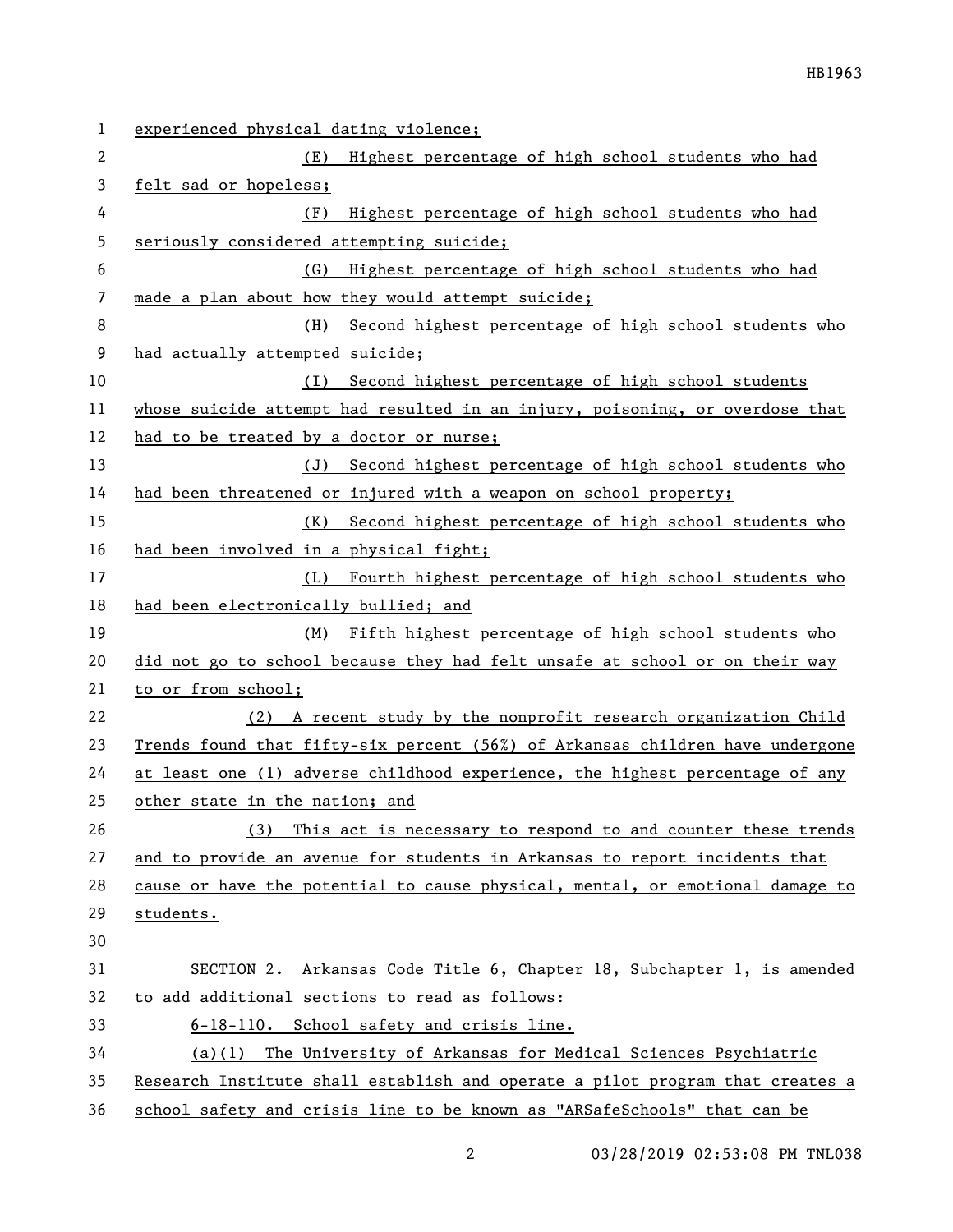| 1  | accessed by the following means, including without limitation:              |
|----|-----------------------------------------------------------------------------|
| 2  | Telephone;<br>(A)                                                           |
| 3  | (B)<br>Text message; and                                                    |
| 4  | (C)<br>Smartphone application.                                              |
| 5  | Participation in the pilot program established under<br>(2)                 |
| 6  | subdivision (a)(1) of this section shall be voluntary for public schools in |
| 7  | this state.                                                                 |
| 8  | The school safety and crisis line under this section shall:<br>(b)          |
| 9  | (1) Provide a means for a student to anonymously report:                    |
| 10 | Unsafe, violent, or criminal activities or the threat<br>(A)                |
| 11 | of unsafe, violent, or criminal activities at, near, or concerning a public |
| 12 | school;                                                                     |
| 13 | (B)<br>Incidents of bullying, harassment, or hazing,                        |
| 14 | including without limitation conduct described in § 6-18-514;               |
| 15 | Incidents of physical or sexual abuse committed<br>(C)                      |
| 16 | against a student by:                                                       |
| 17 | Another student;<br>(i)                                                     |
| 18 | (ii) A school employee;                                                     |
| 19 | (iii) A school volunteer; or                                                |
| 20 | Any other person if the physical or sexual<br>(iv)                          |
| 21 | abuse occurred at a public school or a school-sponsored event;              |
| 22 | Thoughts of suicide experienced by the student or by<br>(D)                 |
| 23 | another individual whom the student knows;                                  |
| 24 | (E)<br>Feelings experienced by the student of:                              |
| 25 | (i) Stress;                                                                 |
| 26 | (ii) Depression; or                                                         |
| 27 | Anxiety;<br>(iii)                                                           |
| 28 | Issues involving drug abuse, alcohol abuse, or both<br>(F)                  |
| 29 | regarding the student or another individual whom the student knows;         |
| 30 | Issues with addiction faced by the student or another<br>(G)                |
| 31 | individual whom the student knows;                                          |
| 32 | Domestic violence experienced by the student or by<br>(H)                   |
| 33 | another individual whom the student knows;                                  |
| 34 | Infliction of self-harm by the student or by another<br>(1)                 |
| 35 | individual whom the student knows;                                          |
| 36 | (J) Feelings of grief or loss, or both; and                                 |

3 03/28/2019 02:53:08 PM TNL038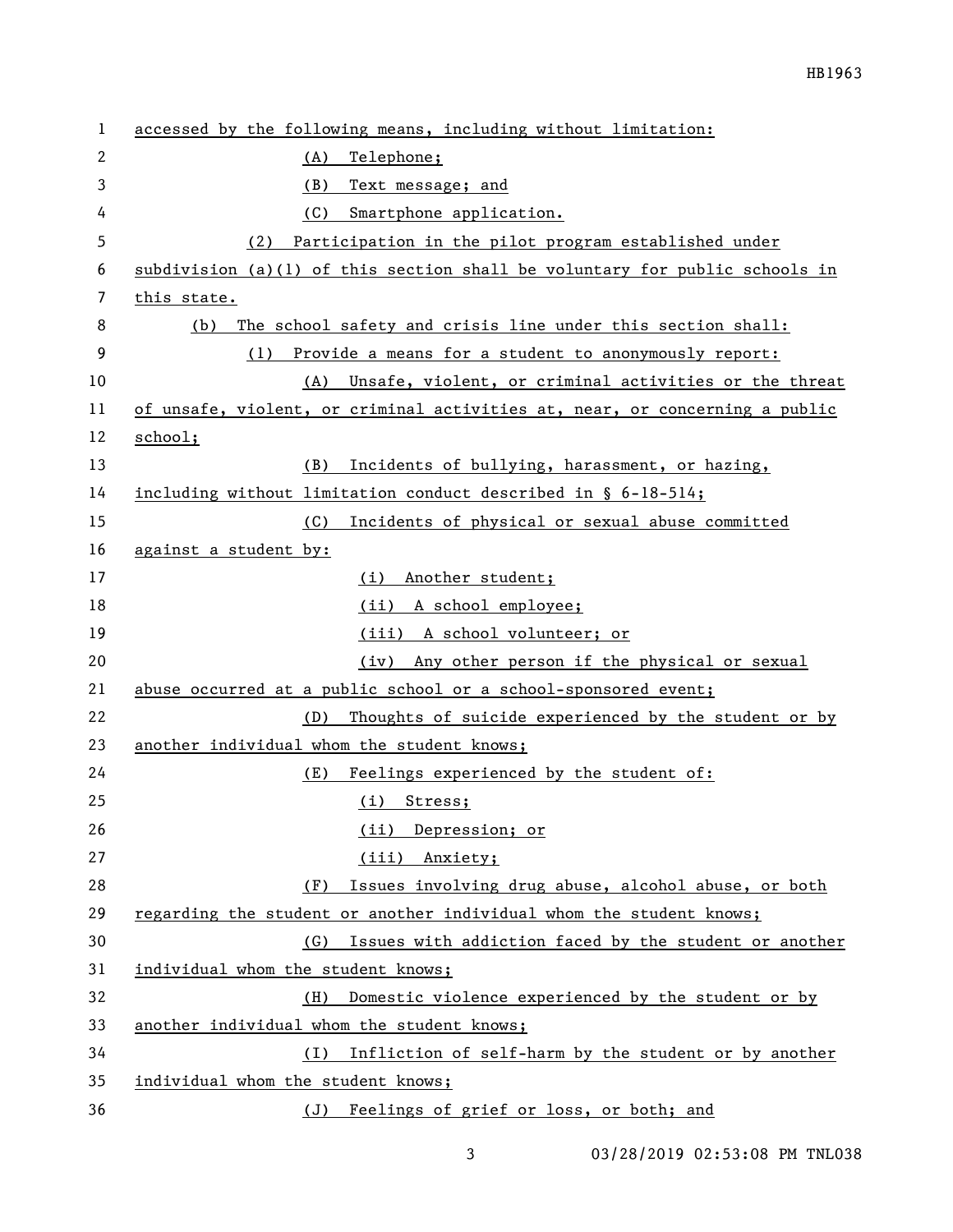| 1  | Other behaviors, incidents, actions, or threats that<br>(K)                   |
|----|-------------------------------------------------------------------------------|
| 2  | the University of Arkansas for Medical Sciences Psychiatric Research          |
| 3  | Institute may determine are important for a student to report under this      |
| 4  | section;                                                                      |
| 5  | (2) Provide crisis intervention, including without limitation                 |
| 6  | suicide prevention services, to students experiencing emotional or            |
| 7  | psychiatric distress;                                                         |
| 8  | Operate twenty-four (24) hours per day, seven (7) days per<br>(3)             |
| 9  | week; and                                                                     |
| 10 | Begin operation at a time and in phases determined by the<br>(4)              |
| 11 | University of Arkansas for Medical Sciences Psychiatric Research Institute to |
| 12 | allow time for the establishment of the school safety and crisis line and the |
| 13 | training of personnel to carry out the operations of the school safety and    |
| 14 | crisis line under this section.                                               |
| 15 | $(c)(1)$ Personnel operating the school safety and crisis line shall,         |
| 16 | when necessary or as required by law, promptly forward a report received      |
| 17 | under subsection (b) of this section to appropriate:                          |
| 18 | (A) School officials; or                                                      |
| 19 | (B) Law enforcement agencies.                                                 |
| 20 | An individual who acts in good faith under this section<br>(2)                |
| 21 | while operating the school safety and crisis line shall not be liable for     |
| 22 | civil damages for an act or omission taken in good faith while operating the  |
| 23 | school safety and crisis line so long as the act or omission does not         |
| 24 | constitute gross negligence or willful misconduct.                            |
| 25 | The University of Arkansas Medical Sciences Psychiatric Research<br>(d)       |
| 26 | Institute shall:                                                              |
| 27 | Establish, operate, maintain, provide training, and make all<br>(1)           |
| 28 | decisions regarding a school safety and crisis line under this section;       |
| 29 | Collaborate with public schools for the implementation and<br>(2)             |
| 30 | use of the school safety and crisis line under this section; and              |
| 31 | (3) Use funding from the ARSafeSchools Fund under § 6-18-111 to               |
| 32 | provide training for personnel regarding the operation of the school safety   |
| 33 | and crisis line under this section.                                           |
| 34 | (e) Messages, recordings, and any personal information received by an         |
| 35 | individual operating a school safety and crisis line under this section are   |
| 36 | confidential and not subject to disclosure under the Freedom of Information   |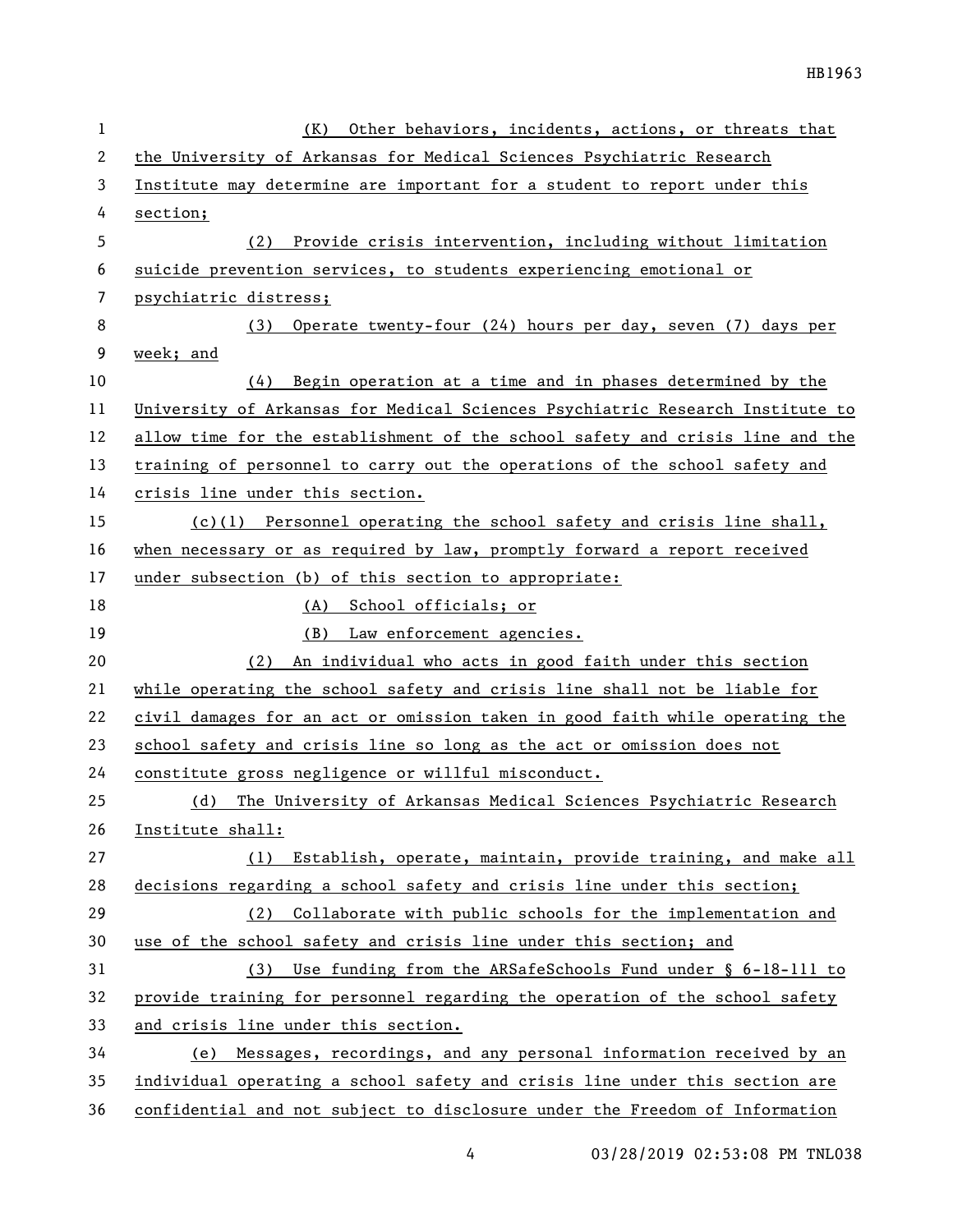| $\mathbf{1}$ | Act of 1967, § 25-19-101 et seq.                                              |
|--------------|-------------------------------------------------------------------------------|
| 2            |                                                                               |
| 3            | 6-18-111. School safety and crisis line fund - Report.                        |
| 4            | There is created on the books of the Treasurer of State, the<br>(a)           |
| 5            | Auditor of State, and the Chief Fiscal Officer of the State a miscellaneous   |
| 6            | fund to be known as the "ARSafeSchools Fund".                                 |
| 7            | The fund shall consist of:<br>(b)                                             |
| 8            | Moneys obtained from private grants or other sources that<br>(1)              |
| 9            | are designated to be credited to the fund; and                                |
| 10           | (2) Any other funds authorized or provided by law.                            |
| 11           | The fund shall be used by the University of Arkansas for Medical<br>(c)       |
| 12           | Sciences Psychiatric Research Institute solely to create and maintain the     |
| 13           | ARSafeSchools school safety and crisis line under § 6-18-110.                 |
| 14           | Moneys remaining in the fund at the end of each fiscal year shall<br>(d)      |
| 15           | carry forward and be made available for the purposes stated in this section   |
| 16           | in the next fiscal year.                                                      |
| 17           | (e) The University of Arkansas for Medical Sciences Psychiatric               |
| 18           | Research Institute is not required to implement provisions of this section if |
| 19           | the ARSafeSchools school safety and crisis line under § 6-18-110 is not       |
| 20           | funded.                                                                       |
| 21           | (f)(1) The University of Arkansas for Medical Sciences Psychiatric            |
| 22           | Research Institute shall submit an annual report containing the following     |
| 23           | information to the Legislative Council or, if the General Assembly is in      |
| 24           | session, the Joint Budget Committee:                                          |
| 25           | (A) The balance of the fund as of the reporting date;                         |
| 26           | A list of administrative costs paid for from the fund,<br>(B)                 |
| 27           | including without limitation salaries, pensions, and packages;                |
| 28           | (C)<br>The total revenue received by the fund during the                      |
| 29           | reporting period; and                                                         |
| 30           | A detailed description of steps taken to create and<br>(D)                    |
| 31           | implement the ARSafeSchools school safety and crisis line.                    |
| 32           | The annual report required under this subsection shall be<br>(2)              |
| 33           | submitted by January 1 and July 1 of each year.                               |
| 34           |                                                                               |
| 35           | SECTION 3. Arkansas Code § $6-18-502(c)$ , concerning guidelines for the      |
| 36           | development of school district student discipline policies, is amended to add |